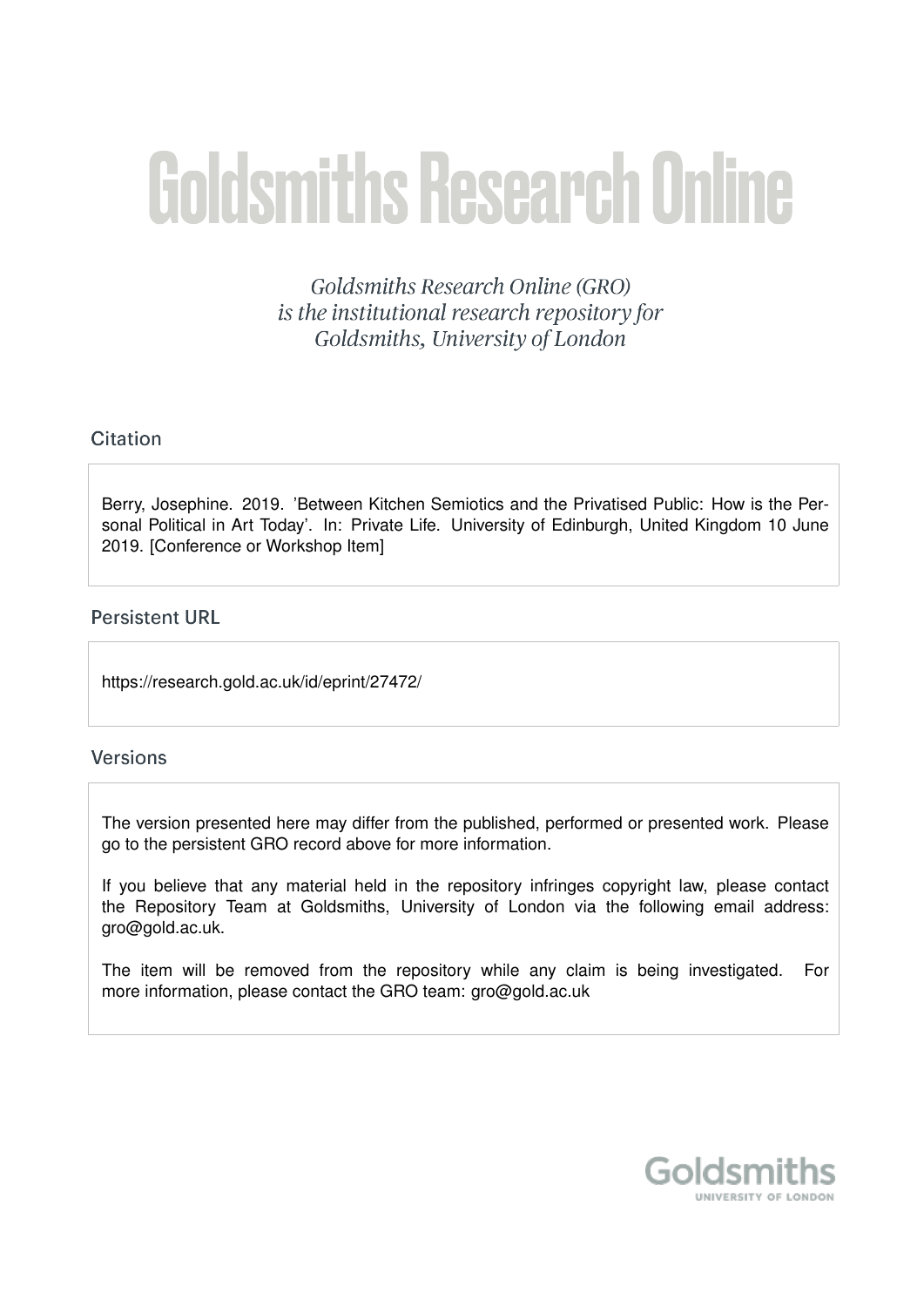Between Kitchen Semiotics and the Privatised Public: How is the Personal Political in Art Today?

The Agamben quote selected as the epigram for this conference describes private life as like the 'stolen fox' hidden under the boy's clothes, that cannot be confessed to even while it tears at his flesh. What an extraordinary image this is by which to imagine our most private selves; alien and self-attacking, hidden and guilty, yet beautiful, precious and animal. Let's try and keep this image in mind as we move through a few brief scenes in the last century of western autonomous art in order to extract something with the general usefulness of an aphorism from so many foxes under so many shirts. But we should also be aware of how, in the following paragraph, Agamben develops this cryptic image – he writes:

It is as if each of us obscurely felt that precisely the opacity of our clandestine life held within it a genuinely political element; as such shareable par excellence – and yet, if one attempts to share it, it stubbornly eludes capture and leaves behind it only a ridiculous and incommunicable remainder. (xxi)

To this caution we could add that not only is private life in the last instance something incommunicable, but that whenever it is shared it is always assimilated to another, often alien, purpose. Agamben, in *The Use of Bodies*, this momentous last instalment of his biopolitical saga *Homo Sacer*, gestures towards a utopian politics situated on the threshold between the public and private, the political and biographical, zoë and bios. In gesturing towards this, however, he always cautions how any such politics runs the dual danger of 'making shipwreck' in the private or, conversely, in attempting to externalise autobiography, of falling into 'idiocy'. Here he alludes to our simultaneous living of life and its live-casting over social media, though he'd never deign to actually call it by its name. While Agamben has a tendency to render his concepts transhistorical, a tendency to find analogous forms across history, we can, I think, derive different, more directly political insights when we think of this politicisation of private life in historically dialectical terms – the effect of historical events upon each other. If we look at a direct historical sequence of events, however impressionistically, whilst applying his conceptual framework, we can witness how intimate, dissonant or confrontational expressions of private life by artists in modernity are continuously, and today more than ever, appropriated, commodified and put to use.

In my book *Art and (Bare) Life*, I attempt to trace such a dialectic in relation to the interlinked development of biopower and autonomous art more broadly. I am interested in how the modern scientific and political conceptions of 'life itself' – life taken as an autonomous value – are immanent to biopolitical government and art's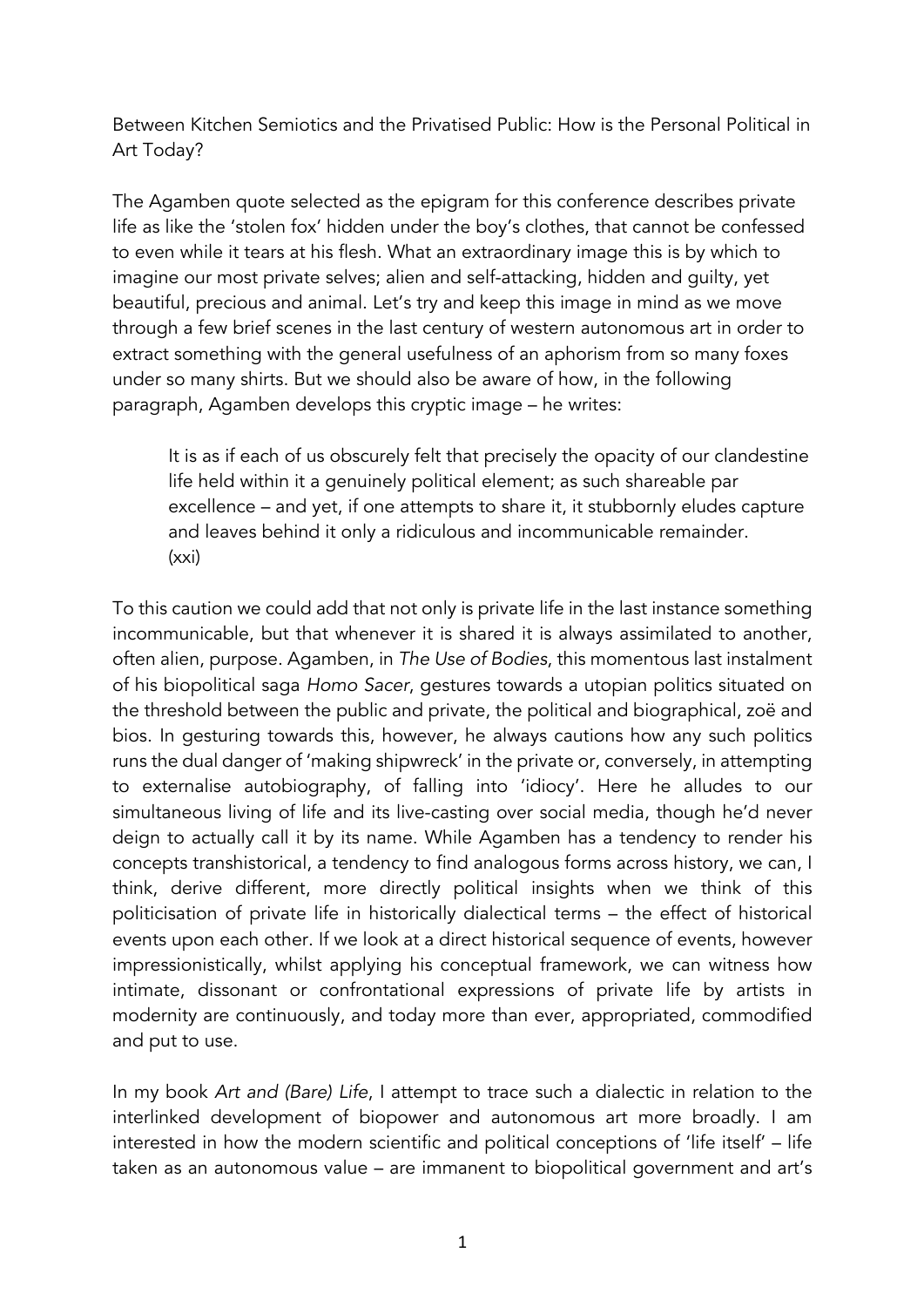turn towards life, its vitalisation, corporealisation, or *blurring with life*. I track these two courses in order to think about how biopower, which works largely by way of a *positive* not negative or negating relation to life, finds such a transformed art extremely valuable and acts to assimilate and instrumentalise it for a variety of ends. This can be closely related to the danger Agamben points to in the stalled dialectics of private life's politicisation, as well as to the stalled dialectic of  $20<sup>th</sup>$  century avantgarde art's realisation as a praxis of life.

For our task today however, I want to think more specifically about the relationship between different historical moments of the artistic engagement with what we are calling private life – but could also call the personal, lyrical or biographical – and those alien or external forces that structure, surround and devour such expressions the very same moment. Far from solitary beads strung on a necklace though, these moments of art history are more like the spirals of a corkscrew whose sharp end drives into an unknown future. There seems to be an equal and opposite motion, a double helix perhaps, between an art that gives representation to private life, often working towards abolishing the distinction between art and life, and those political and economic forces that aim to enclose and norm the interior life of capitalist subjects. Such power renders life-expressions useful to its programmes while using their vitality to bestow upon itself the appearance of something natural, spontaneous and life-like. This is certainly one way of thinking about the self-devouring aspect of the fox under our clothes. This othering of self can be illuminated further by reference to one of Agamben's key conceptual pairs: the doubled term 'form of life' written with and without hyphens. The life of subjects, he argues, is continuously rendered a 'form of life', a way or style of living proper to an individual or group (*bios*) whose precondition is its biologically determining substrate (*zoë*). Here he gives the example of such figures as the HIV sufferer, the housewife, the refugee and the porn star. For of life without hyphens is the split and hence depotentiated relation between flesh and identity. To this Agamben rather confusingly contrasts the very same term 'form-oflife', only this time the term is hyphenated, to express a life that is free of any such scission between its corporeality and its way of living. Form-of-life, written with hyphens, crucially factors *thought* into the relation between the way of living and individual embodiment, because it is only through thought, he argues, that one develops a *use of oneself* by which life's defining potentiality is restored. For Agamben, it is only by restoring this potential to affect oneself, and "to be affected by one's own receptivity" (210) that we can become a '*form-of-life*, in which it is never possible to isolate something like a bare life." (211) This does indeed present a puzzling predicament for that art which potentiates life through self-affection, and in this very act seems to unfailingly produce new and labile surfaces for life's assimilation into biopolitical forms of capitalist control. This is a predicament I hope to develop as I move through three art historical scenes: the subjectivism of early  $20<sup>th</sup>$  century expressionism, the objectivism of the '60s and '70s 'life performed' genre, and the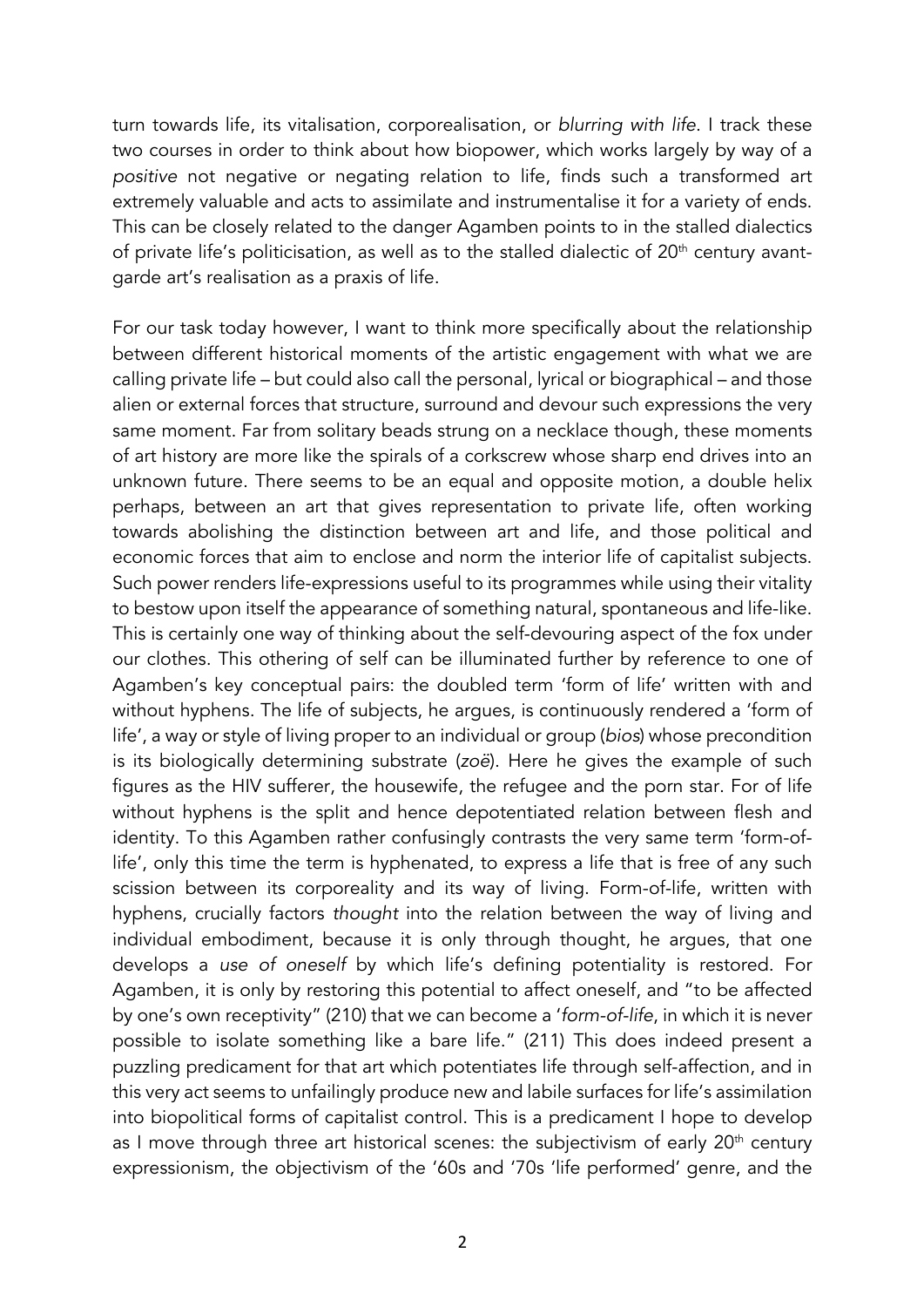contemporary genre of immersive artworks which reach deeply inside us, harnessing our psychobiological capacities in fully biopolitical, technologically enhanced ways.

The first art historical scene I would like to address is that of early  $20<sup>th</sup>$  century Expressionism and the ensuing Marxist debates of the 1930s that unfolded within the uneasy atmosphere of mounting European fascism. These debates most famously raged between the former friends and revolutionary communists Ernst Bloch and Georg Lukács over the allegedly hidden or disavowed solidarity that exists between Expressionism and fascism – debates which people are revisiting today with interest amidst what appears to be a contemporary return of fascist politics and its signature themes of racism, anti-immigrant fervour, paranoia and nativism. But how is it possible to imagine that the subjectivist nature of this movement could be accused of complicity with totalitarian societies and their tendency to, in Hannah Arendt's words, 'annihilate the individual'? Herein lies the crux of the debate which was kicked off by anti-fascist cultural critics. Writing in left wing journals such as *Das Wort* and *International Literatur,* the likes of Bernard Ziegler and Georg Lukács claimed on the one hand that Expressionism, if taken to its logical ends, leads to fascism because it opens the door to a regressive atavism.

The main argument levelled by this faction, many of whom advocated a neo-classical model of painterly social realism close to Hitler's own preferred style, was that subjectivism is vulnerable to fascism because it abandons the Enlightenment project of reason and its attempt to produce knowledge systems adequate to the totality of capitalism, a feat best perfected by thinkers such as Hegel and Marx who had provided the Left with immense intellectual resources. Instead of dedicating art to the socialist cause by advancing objective representations of the world in the teeth of decadent bourgeois individualism, Expressionism's critics accused it of rejecting any unified notion of the totality. Lukàcs described its conjunction of multiple perspectives, mixing of styles and periodicities as "junk clumsily glued together." He also cautioned that "their creative method could without distortion be pressed into the service of that synthesis of decadence and atavism which is demagogy and Fascism." While taking the diametrically opposed position, Ernst Bloch in his 1938 essay 'Discussing Expressionism', does concede that expressionist painting can be accused of amorphousness, often remaining "incomprehensible to the observer" (26). Yet this incoherence is, for him, the risk and vulnerability exposed by those wanting to confront the totality of dominant social representations. "Any art," Bloch wrote, "which strives to exploit the real fissures in surface inter-relations and to discover the new in their crevices, appears in Lukács' eyes merely as a wilful act of destruction. [Lukács] thereby equates experiments in demolition with a condition of decadence."(22) We should note here, then, that for Bloch social critique in this historical moment is connected with the aesthetic multiplication of subjective experiences and its displacement of consensual and unified representations. This has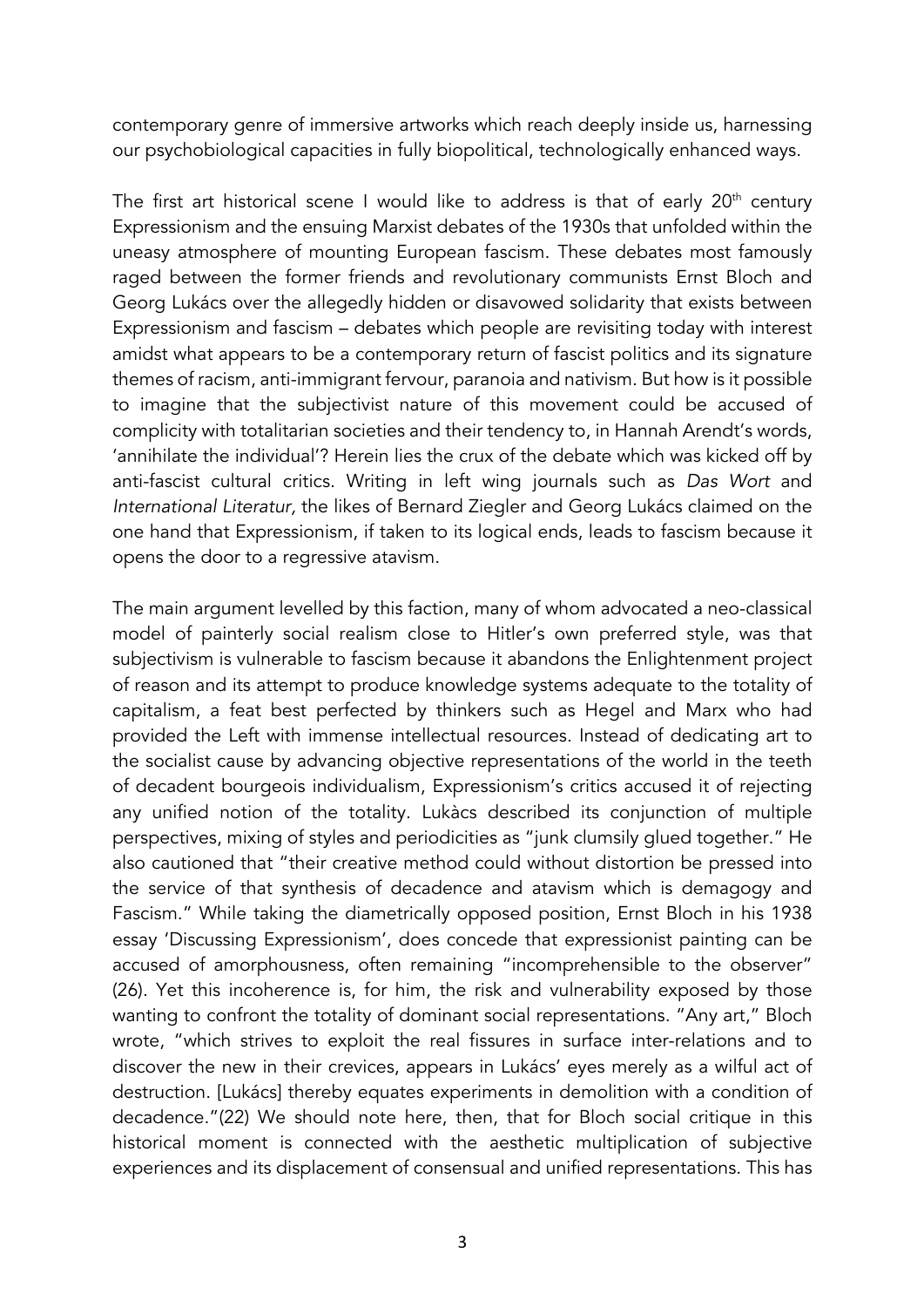the paradoxical effect, however, of turning the stakes of the argument inside out in order to claim that the putatively personal is nevertheless oppositional and thus de facto political. In this sense subjective expression is seen by both sides of the debate as serving a collective political purpose, whether fascist or emancipatory.

Here we are reminded of how the terms of the debate established by Bloch in the 1930s would later be reversed by art theorist Benjamin Buchloh who, in 1981, condemned the international resurgence of expressionism, the Neo-expressionist movement, as being culturally regressive due to its market-compatible misrepresentation of the generic nature of gestural painting as something uniquely expressive, where instead it is "a coded structure which cannot be an unmediated 'expression.'" (56) It seems important to add that the '80s return to large canvases, historical and psycho-sexual themes, and gestural painting developed largely in reaction to the complex and cool deconstructions of the personal that could be grouped under the feminist slogan, 'the personal is political' in the Happenings, Fluxus, Conceptual and Performance art of the 1960s and '70s.

These post-war experiments in 'performing life', as Alan Kaprow called it, will serve as my second art historical scene for thinking through autonomous art's relationship to private life. As with first-wave Expressionism, the artistic engagement of private life that we find in the art of this time inhabits a paradoxical topology. On the one hand, and progressively, the private 'form of life' (no hyphens) which artists acted upon and through in this moment was rendered something alien and converted into a general material upon which to perform a series of self-estrangements. The collective proposition was something like: 'life as it is lived becomes the artwork, and through recursive receptivity the artwork opens this closed form of life to transformation'. In many ways this neo-avantgarde exploration of life pre-empts Judith Butler's circular theory of (gender) identity as being a performance that produces the very referent to which it is made to refer; a circuit that can be opened up to different performances. On the other hand, and problematically, this act of bringing embodied life directly into public attention as the artwork also and involuntarily, we might say, produced a spectacular image of the artist as living an *exceptional life*. In rendering the artist's life a medium of art making, this generation helped effectuate the hypostasis of the 'artistic life' within an expanding consumer society. To illustrate this direction of travel, we can think of the shift in Marina Abramovic's practice from her 1973 piece *Rhythm 0* in which she cedes control of her life to the audience for 6 hours as a way of making manifest the power relations in the room, compared to her 2012 work *The Artist is Present*, in which she offers up the hallowed aura of her artistic being to an endless tide of spectator-cum-pilgrims. I want to try and relate this transformation of 'life performed' from a critical gesture into an affirmative, market compatible one to the simultaneous transformation of social democracies, with their collectivised forms of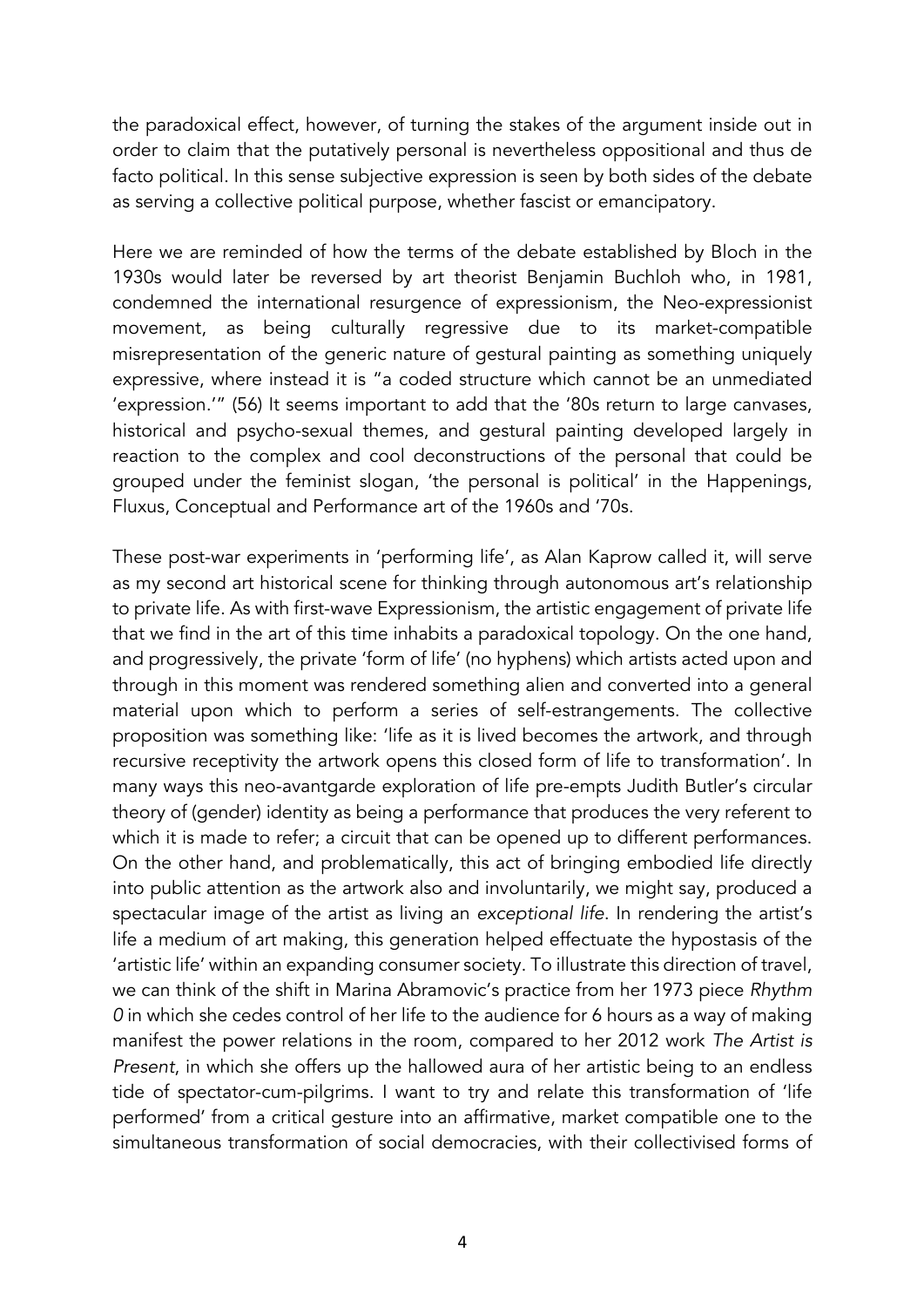protection and social insurance, into the neoliberal society of individualised risk and self-reliance, and think about how private life is transformed in the process.

But first, let's look at some examples to get a deeper sense of this dialectic. In his 1979 text 'Performing Life' Alan Kaprow introduces his proposal for an artwork with a recap of the Happening's evolution, explaining how he wanted to make art without reference to pre-existing artistic genres or means. To this end he claims to have eradicated art media, contexts, audiences, plots, acting, repeated performances and, eventually readable scripts. In the absence of models, the attention and receptivity that are as essential to art as to Agamben's fully potentiated form-of-life turns inward, focusing on largely unconscious activities which comprise everyday life, from breathing, to getting dressed in front of the mirror, to catching the bus. He explains: "When you do life consciously, however, life becomes pretty strange – paying attention changes the things attended to […] A new art/life genre therefore came about, reflecting equally the artificial aspects of everyday life and the lifelike qualities of created art."(195) The proposition itself centred on focused attention on what is normally relegated as unconscious activity, especially breath, and conversely repressing, through recordings, headphones and amplifications, what might otherwise be natural objects of attention such as the sound of the ocean. Kaprow's proposition is to scramble the codes of life as a continuous project of scrambling the codes of art, and vice versa.

The self-alienating objectification of forms of life (no hyphens) through a retraining of attention onto private life during this period became a conspicuous activity for feminist artists and artists of colour. Martha Rosler's 1975 video work *Semiotics of the Kitchen* and Chantal Ackerman's 1976 film *Jeanne Dielmann, 23 Quay de Commerce, 1080 Brussels* deliver us dissections of the occluded female domestic sphere reduced to a deadpan grammar. Here, in the aftermath of Abstract Expressionism's celebration by the post-war consumer culture, we see a rejection of any expressionist shattering of the totality and an almost reverse image of a self that has been manufactured by totalistic social forms. This produces representations of the self as other, or othered by society. Expression is replaced by what we could call social abstraction; a patchwork of behaviours, objects, gestures and spaces which devolve upon a subject whose identity is merely an effect of social forces rather than a centre of agency and expression. Rosler's blankly parodic demonstration of kitchen equipment confronts us with the deadeningly repetitive tasks of the housewife who she performs as seething with latent violence as she slices the air with a knife or stabs at a metal bowl with a chopper. In the closing sequences of the film she enacts the shapes of the letters U, V, W, X, Y with her arms and torso before jaggedly slicing the air with a knife to draw the letter Z. Embodiment of social codes stores up a residue that threatens to revolt; there is a stifled self in there somewhere. Ackerman's 3-hour 45 minute movie *Jeanne Dielmann* is a head-on, durational account of a single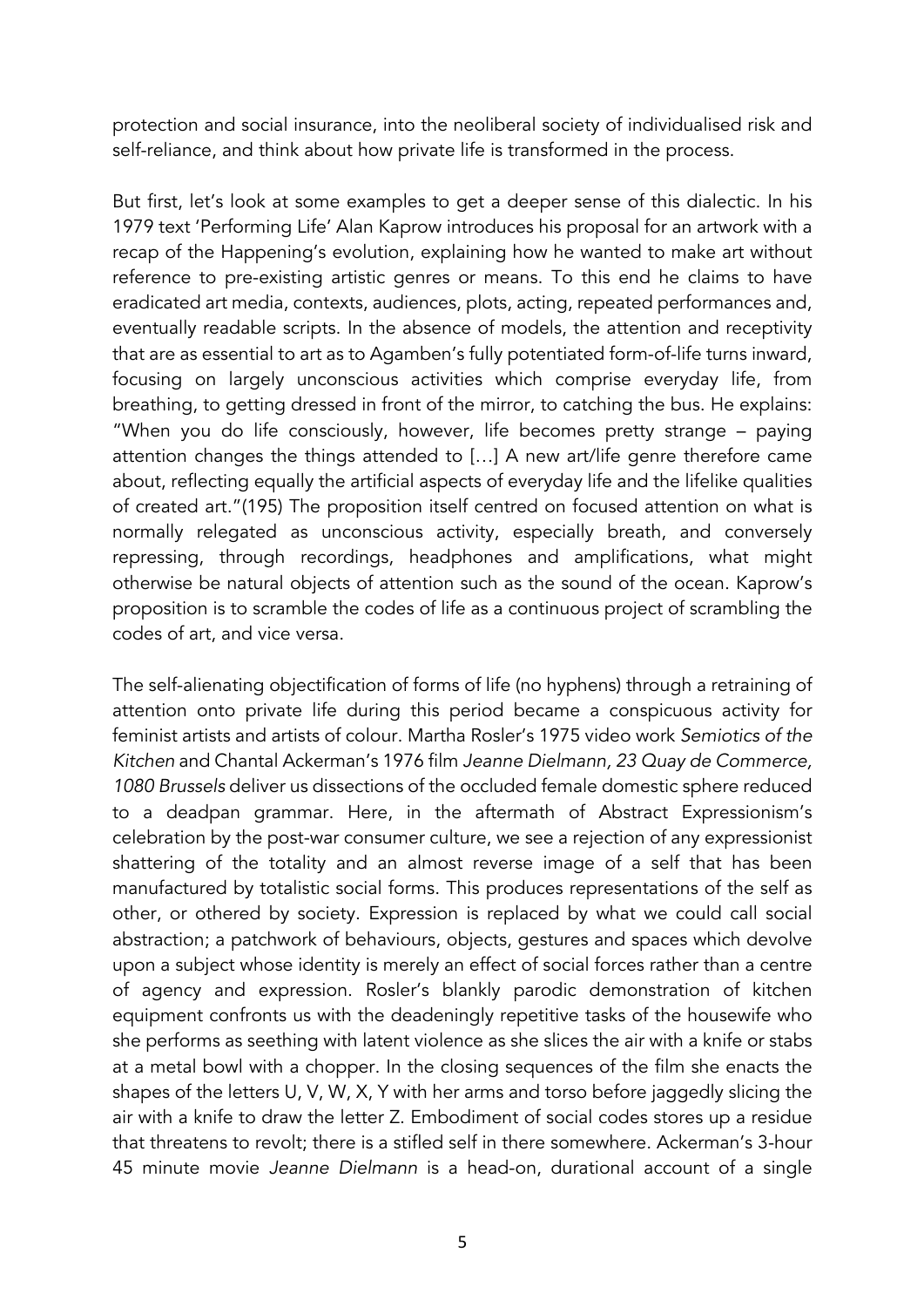mother's domestic existence as a care-giver and prostitute. Ackerman has explained that she chose to cast the well-known and glamorous actress Delphine Seyrig as Dielmann because she wanted the viewer to watch what would otherwise be unwatchable. As Dielmann peels potatoes, massages mincemeat into meatloaf, lays the table and washes herself without love in real-time cinematic sequences, we live the repetition of her chores with her, become attentive to her skilful touch, suffer her unrecognised labours and reflect on our own. The film excavates the interiority of the viewer through the suffering durational experience of its subject. We are 'freed' from the action of narrative cinema to reflect on the architecture of our own lives which entrap us.

These artistic renderings of private life into a legible grammar combine the exposure of life's social construction with the prospect of its re-grammaticalization, the possibility of its being *re*written by that self-same life and those of others. This feels very close to Agamben's utopian image of the politicised private life. Yet how does this apply to the black experience forged by the bloody history of plantation slavery for which the only subjectivity allocated by a racist society is one of objecthood? This is the contradictory existence suffered by the 'commodity that speaks', the ironic term Fred Moten has given to slave life. Here African American artistic deconstructions of being, in Fanon's words, 'an object among objects' in the aftermath of the US civil rights struggles seem pre-armed against the pitfalls of the art/life genre's assimilation to the spectacle of exceptional individuality. Amidst a predominantly white and male artworld, for instance, Adrian Piper's paradigmatic 'metaperformances' experimented with the catalysis of states of consciousness which she deliberately induced but withheld from being directly shared. In her 1970 *Performance for Max's Kansas City* she entered the super hip New York downtown nightclub wearing a black eye-mask, earplugs and gloves, in order to resist the co-optation of her consciousness into the 'art self-consciousness' of the club. In her words, 'I presented myself as a silent, secret, passive object seemingly ready to be absorbed into their consciousness as an object. [...] My objecthood became my subjecthood.'

This last sentence seems to summarise something of this entire era of art-as-life experiments which had moved so far from Zola's description of art as 'nature seen through a temperament', reversing it into something closer to 'temperament deconstructed by art'. While for some, such as Abramovic, the use of the artistic life as an exemplar segued easily into the exemplarity of the life of the artist, for a female African American artist such as Piper the double consciousness required to hold this stance had a different history and a different aim. Although the auto-affective life performances of this period should generally be thought in relation to the struggles for civil rights and social equality that crucially form its context, nevertheless the black experience of being programmatically denied subjecthood creates a more complex doubling of the act of self-alienation as life performance. Piper's embrace of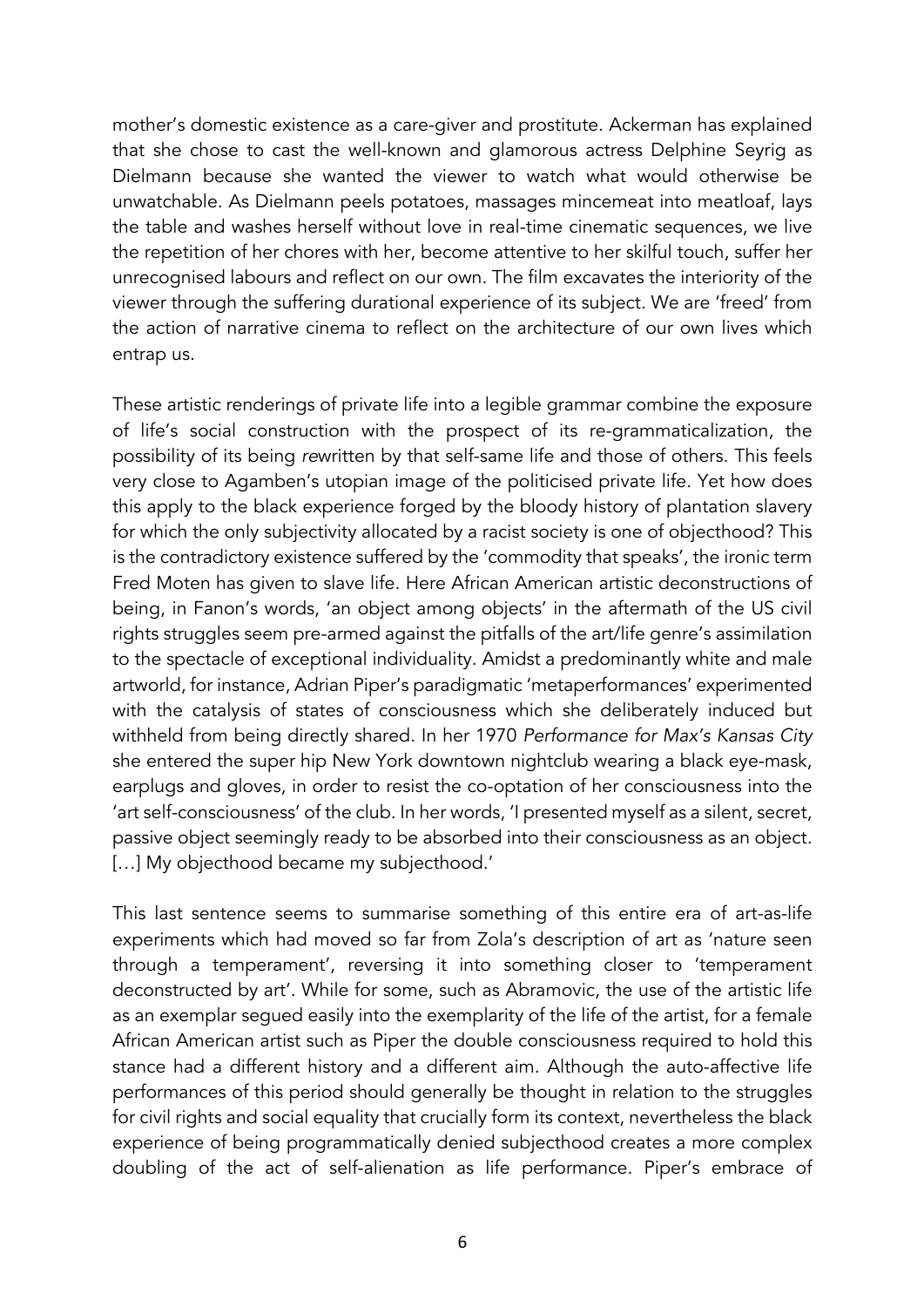objecthood as subjecthood directly subverts the interiority that, arguably, Rosler and Ackerman's works imply as a zone of hidden desire and latent fury; a coiled subjecthood that belies sexist objectification and can strike back with knives. Strangely, perhaps Piper's work may come closest to Agamben's utopian 'form-oflife' in that she seems to reject the socially imposed scission between her zoë, or biology, and the life it apparently authenticates by embracing her reduction to a thing as a gesture of social defiance. My thingness, she seems to say, can become an object pointed at you and there's nothing you can do to reach me.

The representational precision of the personal as political that we find in these works, shares in the political empowerment and relative social equality that peaked during the late 1970s in the US and across Europe. As Melinda Cooper states in her recent book *Family Values* on the biopolitics of US welfare regimes and the social engineering of Fordist and post-Fordist populations, 'By the 1970s then, the New Deal's major social insurance program, Social Security, had expanded in quantitative terms to include both women and African Americans – Fordism's non-normative subjects – and to keep pace with rising wages.' She also explains how a succession of legal suits 'repeatedly struck down the panoply of written and unwritten rules that had served to enforce sexual normativity throughout the Fordist era' and the conditionality of its welfare regime. (122) The representational precision of both political and artistic deconstructions of white patriarchal capitalism during these times had unleashed, a general *social amorphousness* that terrified social conservatives who had discerned a connection between welfare democracy and the breakdown of the traditional family. They were storing up a neoliberal and socially conservative backlash the climax of which we are undoubtedly living through today. As we have seen, Bloch's notion of exploiting 'real fissures in the surface inter-relations' in order to discover new possibilities is not an aesthetic activity restricted to a subjectivist genre. Yet if Expressionism levelled 'amorphousness' against a false totality, here we can see how the reverse strategy which aimed precision blows at the social production of identity can and did help to unleash the amorphousness that must come from experimenting with new forms of life.

For many of these movements, political and artistic, non-identity was the utopian horizon they continuously tracked. Jonathan Katz explains how the sexual liberation movement above all elevated "not difference but commonality, indeed, universality to defining status", so much so that by his account it "warred" with other social liberation movements in its quest, "to the point of attempting to erase embodied, biological differences."(220) The progressive art politics of the '60s and '70s seem also to have attempted a passage through difference into commonality, moving from the precise deconstruction of identity's syntax into the liberation of amorphous identity. However, the process has clearly made shipwreck in our current regime of ubiquitous identity specification, drifting far from any sense of a utopian end goal.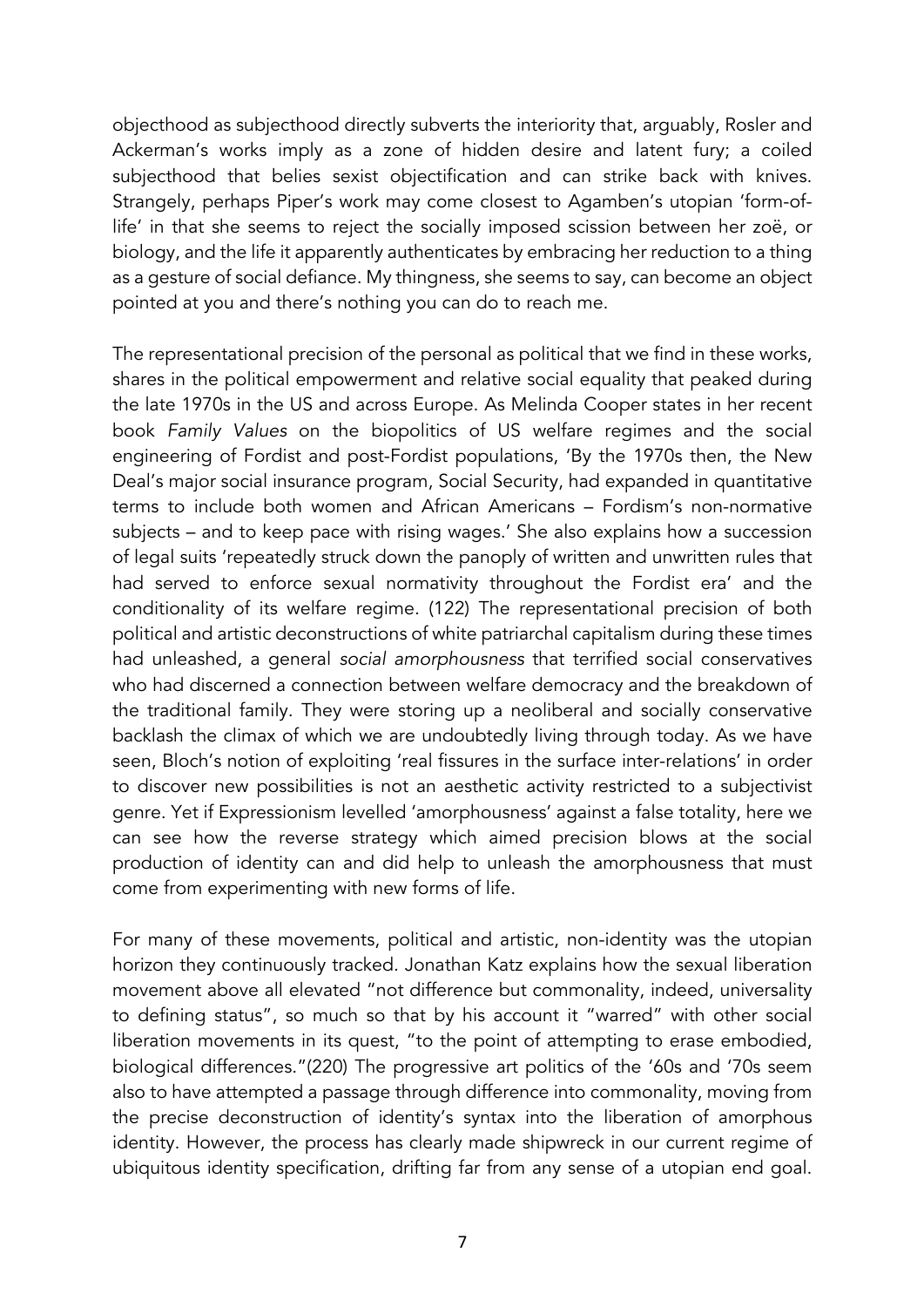The enigmatic 'smile without the cat', as Foucault put it in relation to the happy play of emancipated sexualities, has turned into *a cat without a smile*. This, it seems to me can, at least in part, be explained by neoliberal capitalism's ability to accommodate and reify non-normative identities within its expanded regime of credit-backed 'asset welfarism'. In other words, its dismantling of the welfare state and collectivised forms of insurance was ultimately achieved in the '90s through the inclusion of women, queers and people of colour into regimes of debt from which they had formerly been excluded. Now able to access credit, those without social power or wealth were ejected from welfare dependency into the 'ownership society', a mass migration that stored up the subprime crisis and its austere aftermath. Today we have a combination of individualised risk, precarity and weakening social representation to which the increased presence of 'minorities' within the spaces of culture, and to a lesser degree the political realm, seem to pose little threat. The efficiency of neoliberalism's siphoning off of collective wealth to the 1 percent via a waiving of taxes for the rich, the privileging of family inheritance over social ownership and attacks on progressive forms of social redistribution has seen the public sphere sold off and hollowed out. The reciprocal image to this is the increased subsumption of our self-relation, our sexuality, our creativity and private life into market exchangeable goods. This internal space excavated by progressive identitarian art and politics has come to provide some of the principal surfaces for speculative value extraction within late capitalism.

I want to turn, finally, to a scene that can hopefully give a clear sense of how the dialectic of power and resistance is legible in artistic treatments of private life today. As the biotech industry and data capitalism discovers the infinite plasticity of biological and social life, the life/art genre is darkly following suit. There is a prevailing tendency towards the use of immersive environments, re-enactments, fictioning, live action role play (LARPs) or real game play (RGPs), and what the art collective OMSK Social Club call 'bleed' between life and game. There is an appetite to explore and critique the paper-thin interface between our habitual sense of reality and a 'lucid world of play' (OMSK). The artistic interest in these mutative experiences comes at a time of capitalism's programmatic blurring of the distinction between materiality and simulacral hyperreality – in the culture industry, the military-industrial complex, life science and medicine, and the algorithmically driven financial markets. One of many questions we might pursue here is how these breaches seem to entail a crude divorce of mind and body on the one hand, and a subtler remapping of self-relation continuous with life's reflexive relationship to thought? We are suspended between forgetting and mutating the flesh.

Immersive projects, which have become the order of the day, seem equally to dwell in this uncertain zone. Here we can think of Jeremy Deller's 2001 historical reenactment of the 1984 Battle of Orgreave, a pitched battle between striking miners and police in which some of the historical participants were made to replay this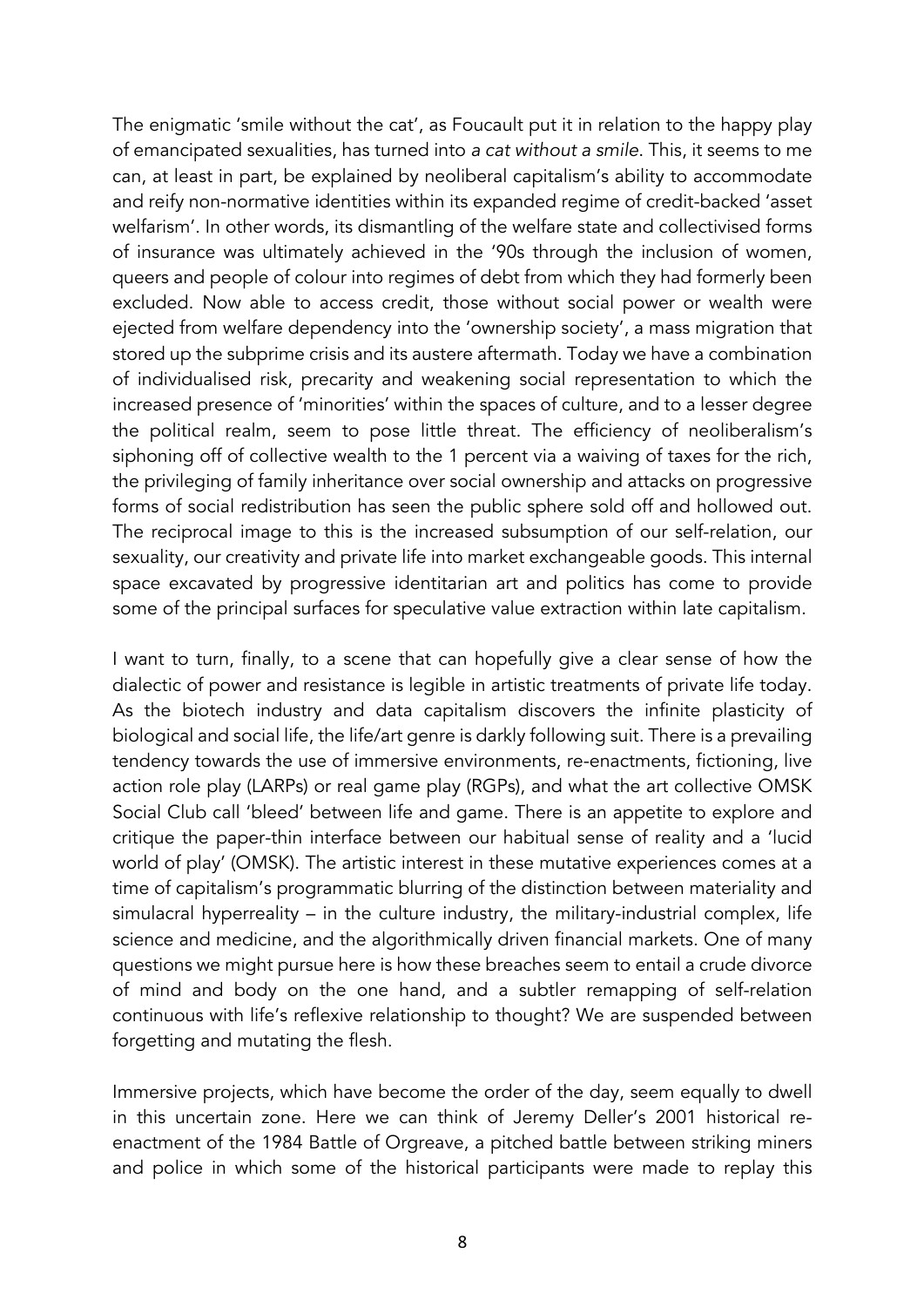chapter in their own lives. Or Ed Fornieles's 3 day LARP from earlier this year, involving 10 participants enacting an alt-right online gamer group who meet-up IRL and which purportedly investigates the construction of masculinity. The participants are 'released' from the rules after the first two days and, surprise surprise, don't know how to return to their own identities. And finally the OMSK Social Club's darkside rave-cum-LARP's which flirt with real life game-play's bleed into everyday existence. In the words of OMSK, 'reappropriating life allows the human mind to be disrupted and brought into the state of the uncanny, enabling it to hack its common nodes of perception and identity.' But who is doing the reappropriating here? It seems clear that there is a shift from artists' deconstructions of auto-biography to contemporary artists' more direct and manipulative experimentation with the internal state of participants, drawing upon their psychological and somatic capacities to produce contagious states of altered reality. The audience become what Foucault calls, in relation to human capital, 'abilities machines' that serve as material for the artwork, and they seem to be inclined to participate because the reality effects of these works are spellbinding. To conjure Agamben's terminology again, this strikes me as a case of the stalled self-affection of life by thought, in that these works hijack the receptivity of living beings but suspend its capacity for self-affection. Receptivity, which is linked to life's plasticity, is divorced from the life it resides within.

It seems clear that the invasive over-presence of immersive artworks is a reflexive response to the hollowing out of the self by digital neoliberal capitalism. When every move we make can be data-tracked and commodified as much as our personal conduct used to peg our position on the fluctuating human capital index, calculating on one's self-relation and personal behaviour has become the ultimate target of contemporary power and the sweet spot of value creation. For this reason the assertion of minoritarian identity is no longer necessarily a challenge to hegemony, but a niche within an endless spectrum of market augmentations. Art, as always, dwells within these social forces and relations of production, and just as expressionism and fascism emerged as responses to industrial capitalism, hallucinatory experiments in identity morphing have emerged on the cusp of capitalism's arrival at the new frontier of speculation on 'life itself'. Yet the crude abandonment of care for participants' freedom of experience, the Dionysian crashing of their mechanisms of self-control and self-recognition seems to me to signal a new type of amorphousness within the artwork. This is no longer the rejection of false totalities, as in expressionism, nor the prospect of life liberated from biopolitical specification, as glimpsed in the art/life genre, but the amorphousness rendered by a new appreciation of life's plasticity. Mutation is not the slow emergence of natural evolution and ontic self-affection, but capitalism's programmatic drive. As with credit markets, diverse identities are not included so much as rated, seen as the sum of their capacities and abilities, not as the nucleus of their own emanations.